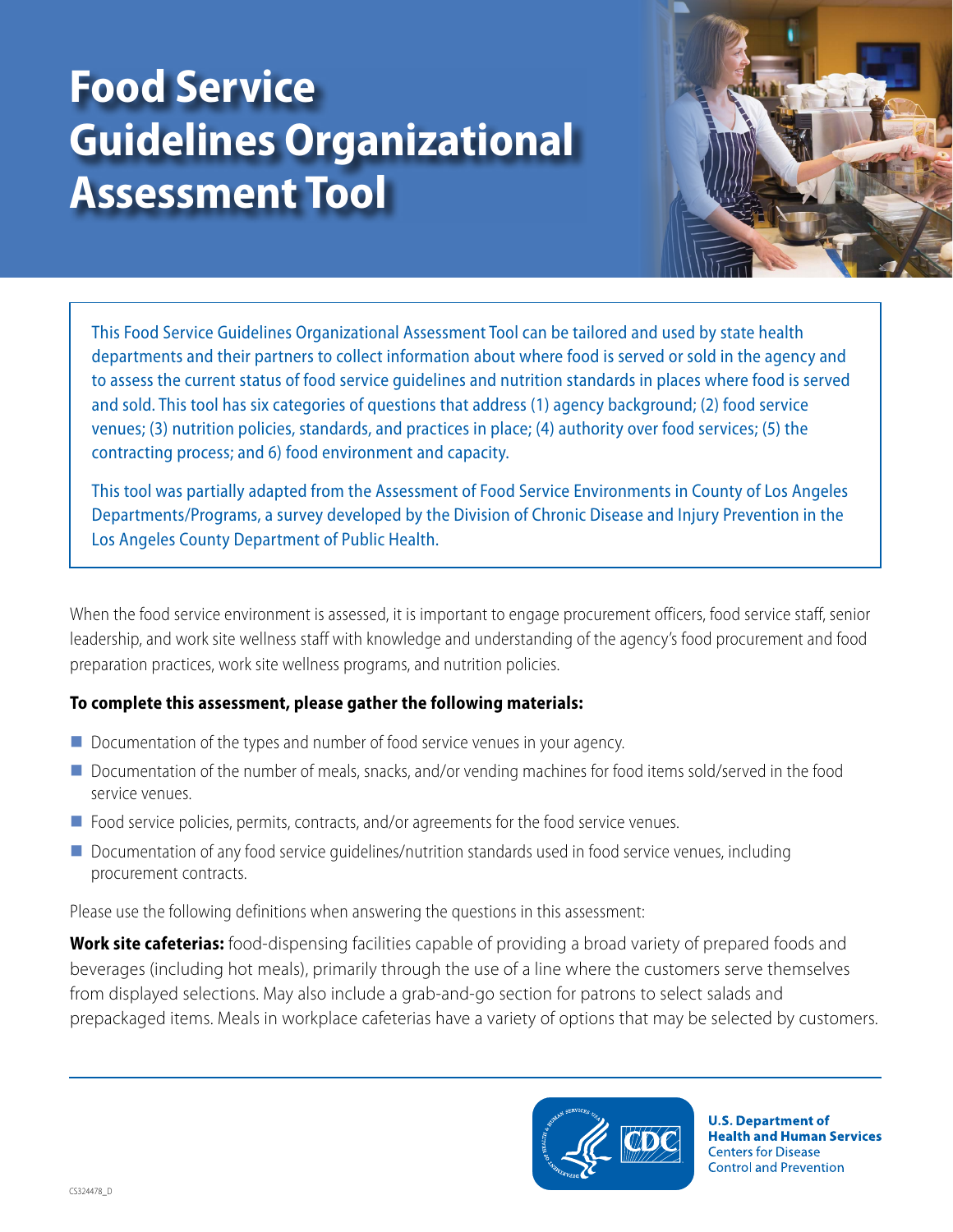**Vending machines:** automated currency-operated facility dispensing a variety of food and refreshment items. There is not an on-site manager, and the vendor does not provide customers with eating accommodations.

**Concession stands, snack bars, and/or carts:** facilities engaged in selling limited lines of refreshment and prepared food items necessary for a light meal service, such as soups, salads, and sandwiches. Food and refreshment items may be prepared on or off the premises and usually are wrapped or placed in containers at point of sale. There is an on-site manager, and customers may or may not be provided with eating accommodations.

**Meals served to institutionalized populations:** meals served to people residing in jails, prisons, probation camps/juvenile halls, nursing homes, or other facilities such as psychiatric hospitals. Patrons are limited to what's provided to them.

**Distributive meal programs:** meals distributed to seniors or children such as after-school snack programs and senior congregate and home-delivered meals.

**Patient meals:** served to patients in the hospital or long-term care settings such as nursing homes.

# Agency Background Information

This section of the tool may be used to capture background information about your agency. Please fill out the contact and agency information sections in the space provided below if you are completing this tool for your agency or are working with other partners.

#### **1. Contact information** (Complete in the space provided.)

- Survey completed by (name):
- **Job title:** Job title: **Job title:** Job title: **Job title:** *Job* **title:** *Job* **title:** *Job* **title:** *Job* **title:** *Job* **title:** *Job* **title:** *Job* **title:** *Job title***:** *Job title***:** *Job title***:** *Job title***:** *Job title***:** *Job t*
- Telephone number:
- E-mail address:

**2. Agency information** (Complete in the space provided.)

| Agency name: <u>Commission and Commission and Commission and Commission and Commission and Commission and Commission</u>                                                                                                            |
|-------------------------------------------------------------------------------------------------------------------------------------------------------------------------------------------------------------------------------------|
| Agency facility:                                                                                                                                                                                                                    |
|                                                                                                                                                                                                                                     |
| Mailing address: <u>Alliance and Santa Communications</u> and Mailing and Mailing address: Alliance and Mailing address:                                                                                                            |
|                                                                                                                                                                                                                                     |
| $\blacksquare$ Job title:                                                                                                                                                                                                           |
| The Telephone number: <u>The Telephone number:</u> The Telephone number: The Telephone number: The Telephone number: The Telephone number: The Telephone number: The Telephone number: The Telephone number of the Telephone number |
|                                                                                                                                                                                                                                     |

# **3. Does your agency serve or sell food in cafeterias, vending machines, concession stands/ snack bars, distributive meal programs, meals served to institutionalized populations,**

**or hospital patient meals?** (Select one answer)

 $O$  Yes  $O$  No  $O$  Don't know

**Please STOP if your answer to Question 3 is "No." Thank you for your willingness to participate! You do not need to complete the rest of this survey.**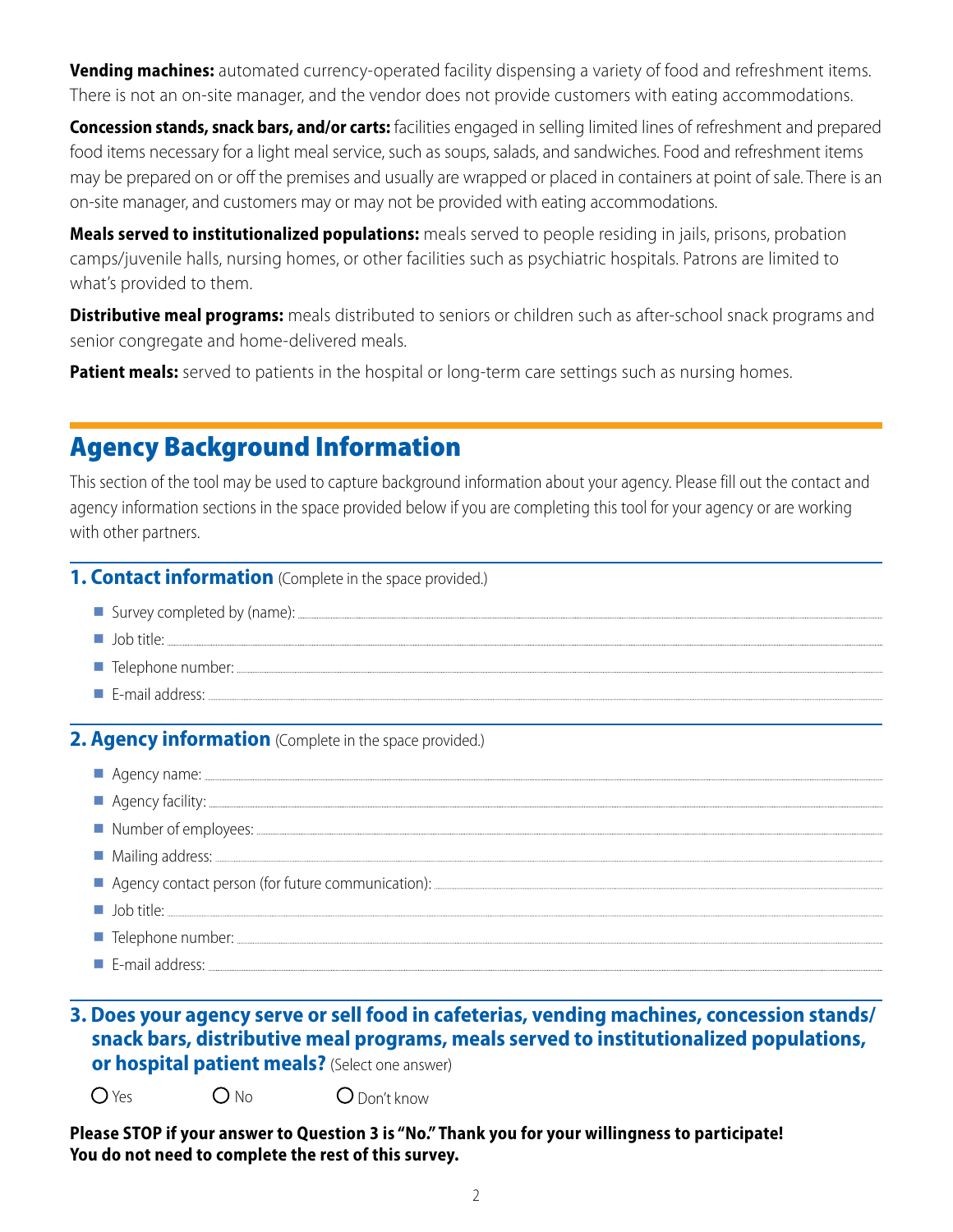## **4. Which types of health promotion strategies does your agency engage in?**

(Check all that apply)

- $\Box$  Nutrition policies to increase the availability of healthier foods
- $\Box$  Health education (e.g., skills development and behavior change classes, awareness-building brochures, posters)
- $\square$  Links to related employee services (e.g., referral to employee assistance programs)
- $\Box$  Integration of health promotion into your agency's culture (e.g., health promotion being part of mission statement)
- $\square$  Employee screenings with adequate treatment and follow-up (e.g., health risk assessments, biometric screenings)
- $\Box$  Other (please specify):  $\Box$

 $\Box$  None

# Setting and Food Service Venues

This section of the tool may be used to capture information about the food service venues in your agency.

## **1. Your agency's setting** (Check all that apply)

 $\Box$  Work site

- $\Box$  Prison, probation camp, or juvenile hall
- $\Box$  Assisted living/nursing home community
- □ Park and recreational facility (e.g., baseball field, golf course, beach)
- Distributive meal program (e.g., senior meals or after-school snack programs)
- $\Box$  Hospital patient meal service
- $\Box$  Community agency
- Other (please specify):

### **2. Which food service venue(s) does your agency use to sell or serve food?** (Check all that apply)

#### **Sold at:**

□ Cafeterias/cafés

 $\Box$  Vending machines

 $\Box$  Concession stands, snack bars, and/or carts

 $\Box$  Other (please specify):  $\Box$ 

#### **Served at:**

 $\Box$  Meals served to institutionalized populations (e.g., prisons, probation camps/juvenile halls)

 $\Box$  Hospital patient meals

Other (please specify):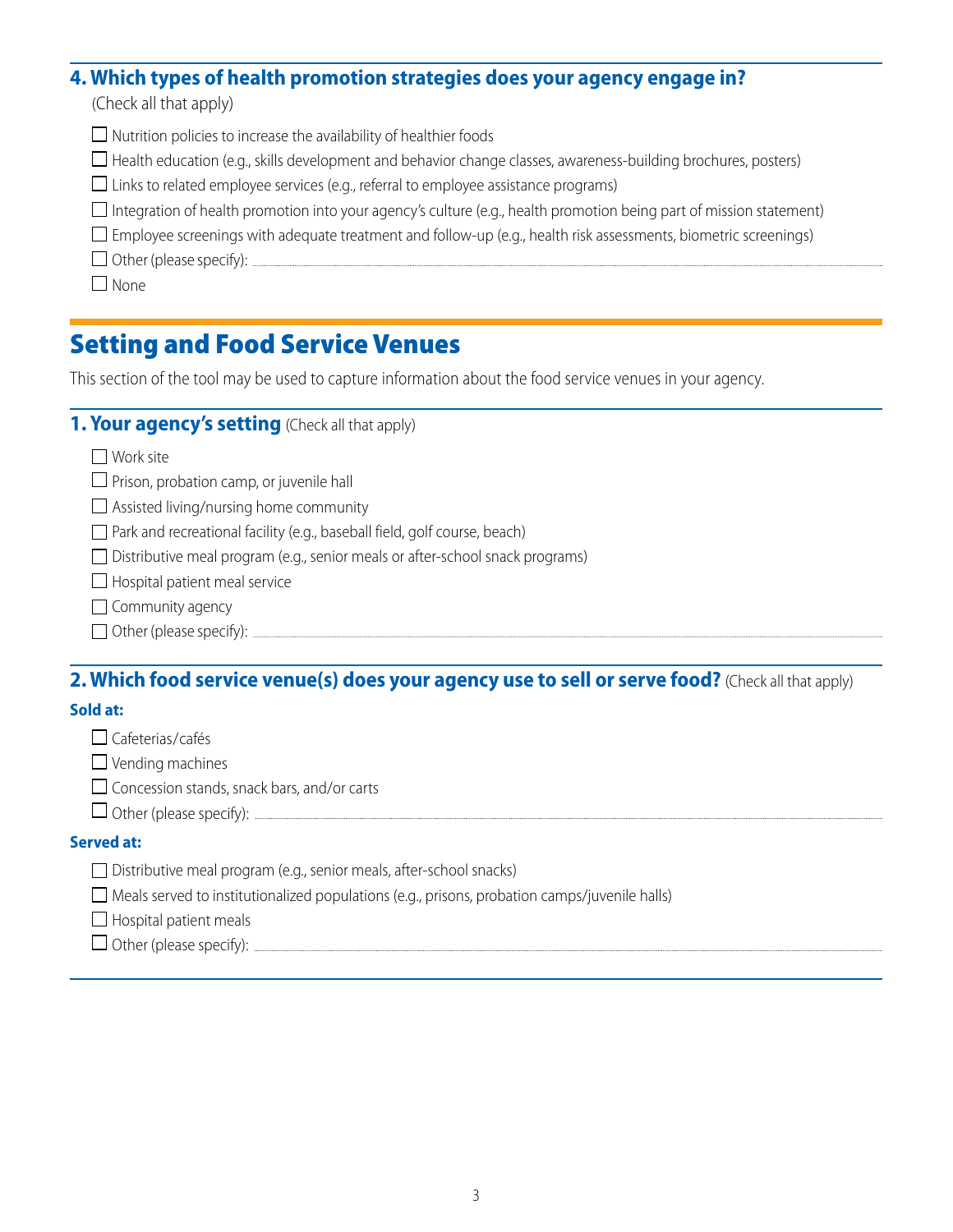# **3. For each food service venue, please provide the following information:** (Complete all that apply)

| <b>Food Service Venues</b>                    | <b>Number</b><br><b>of</b><br><b>Venues</b> | <b>Total Number of Meals and Snacks</b><br>(Please provide the quantity sold or served in<br>a given time period.) |     |                    |                       |                 |
|-----------------------------------------------|---------------------------------------------|--------------------------------------------------------------------------------------------------------------------|-----|--------------------|-----------------------|-----------------|
| Cafeterias/cafés                              |                                             | Total Number: __________ per O Day O Week O Month                                                                  |     |                    |                       |                 |
| <b>Vending machines</b>                       |                                             | Total Number: _______                                                                                              |     | per $O$ Day        | ( ) Week              | ( ) Month       |
| Concession stands, snack bars, and/or carts   |                                             | Total Number: Total Number                                                                                         |     | per $\bigcirc$ Day | ( ) Week              | $\bigcap$ Month |
| Distributive meal program                     |                                             | Total Number: _______                                                                                              |     | per $\bigcirc$ Day | $\bigcap$ Week        | $\bigcap$ Month |
| Meals served to institutionalized populations |                                             | Total Number: _______                                                                                              |     |                    | per ODay OWeek OMonth |                 |
| <b>Hospital patient meals</b>                 |                                             | Total Number: _______                                                                                              | per | $\bigcap$ Day      | $\bigcap$ Week        | $\bigcap$ Month |
| <b>Other</b> (please specify):                |                                             | Total Number: _______                                                                                              | per | (JDav              | $\bigcup$ Week        | Month           |

## **4. Which of the following meals or food does your agency serve or sell on a daily basis?** (Check all that apply)

| <b>Food Service Venues</b>                              |  |  | Breakfast Lunch Dinner Snacks Beverages Catering | <b>Other</b><br>(Please Specify) |
|---------------------------------------------------------|--|--|--------------------------------------------------|----------------------------------|
| Cafeterias/cafés                                        |  |  |                                                  |                                  |
| <b>Concession stands,</b><br>snack bars, and/or carts   |  |  |                                                  |                                  |
| <b>Distributive meal program</b>                        |  |  |                                                  |                                  |
| <b>Meals served to</b><br>institutionalized populations |  |  |                                                  |                                  |
| <b>Hospital patient meals</b>                           |  |  |                                                  |                                  |
| <b>Other</b> (please specify):                          |  |  |                                                  |                                  |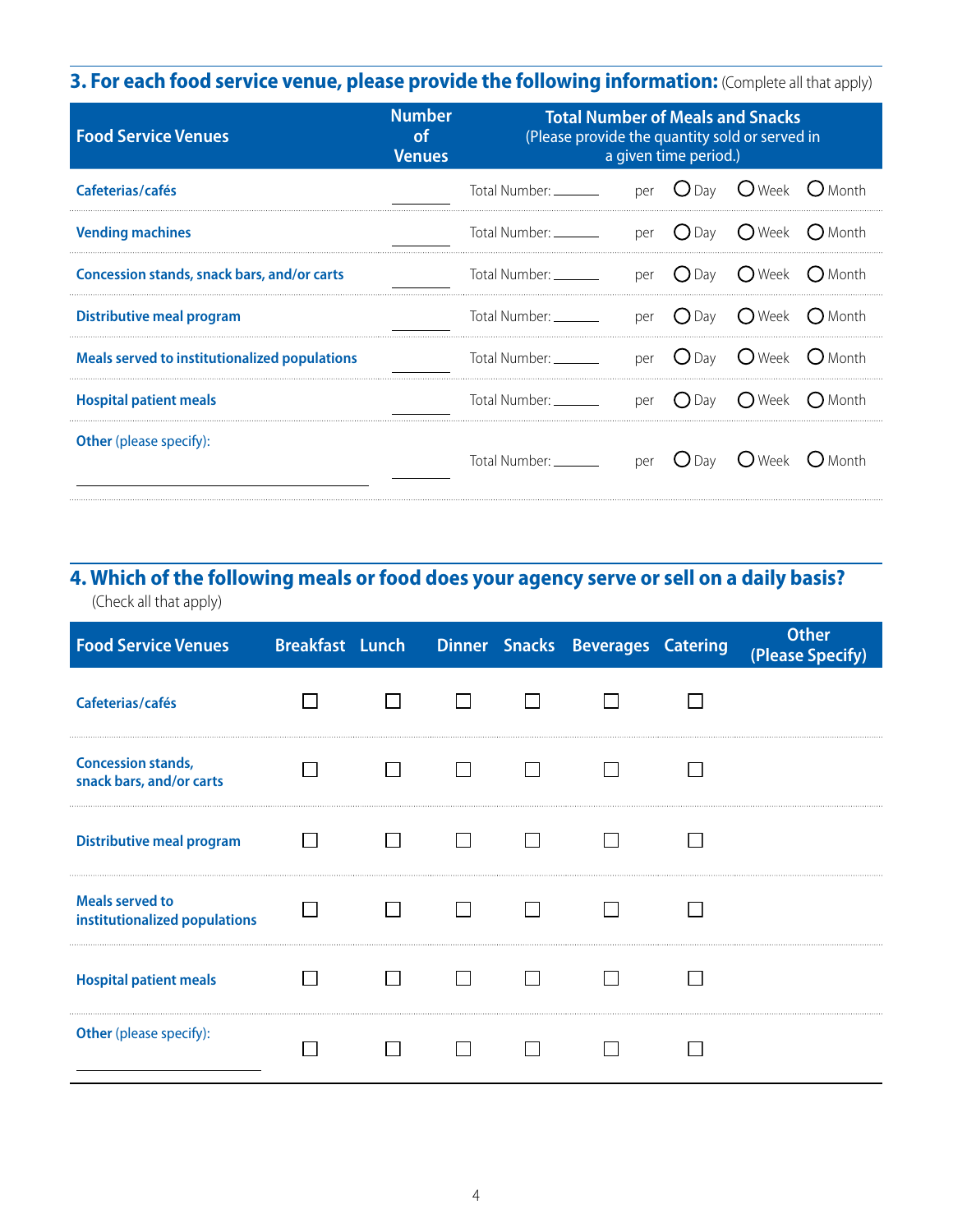# Nutrition Policies, Standards, and Practices in Place

This section of the tool may be used to capture information about the nutrition policies, standards, and practices in place within your agency.

# **1. Does your agency currently follow any food service guidelines/nutrition standards?**

(Select one answer)

- $O$  Yes
- No **If no, skip to question 9.**
- ◯ Don't know

## **2. Are the guidelines/standards mandatory or voluntary?**

- O Mandatory
- O Voluntary
- ◯ Don't know

# **3. What is your agency's rationale for using food service guidelines/nutrition**

- **standards?** (Check all that apply)
- $\Box$  Prevention of obesity and chronic diseases (diabetes, etc.)
- $\square$  Economic benefits for local farms and companies
- $\Box$  Improve employee health and wellness
- $\Box$  Model healthy and sustainable practices for other agencies
- $\Box$  Align with agency mission
- Other (please specify):

# **4. Which topics do your food service guidelines/nutrition standards address?**

| $\Box$ Promote/offer fruits and vegetables                                 |
|----------------------------------------------------------------------------|
| $\Box$ Calorie information through labeling                                |
| $\Box$ Healthier food and beverage choices with signs and symbols          |
| $\Box$ Product placement to encourage healthier options                    |
| $\Box$ Pricing incentives that promote healthier food and beverages        |
| $\Box$ Percentage or number of healthy food and beverage choices available |
| $\Box$ Other (please specify):                                             |
|                                                                            |
|                                                                            |
|                                                                            |
|                                                                            |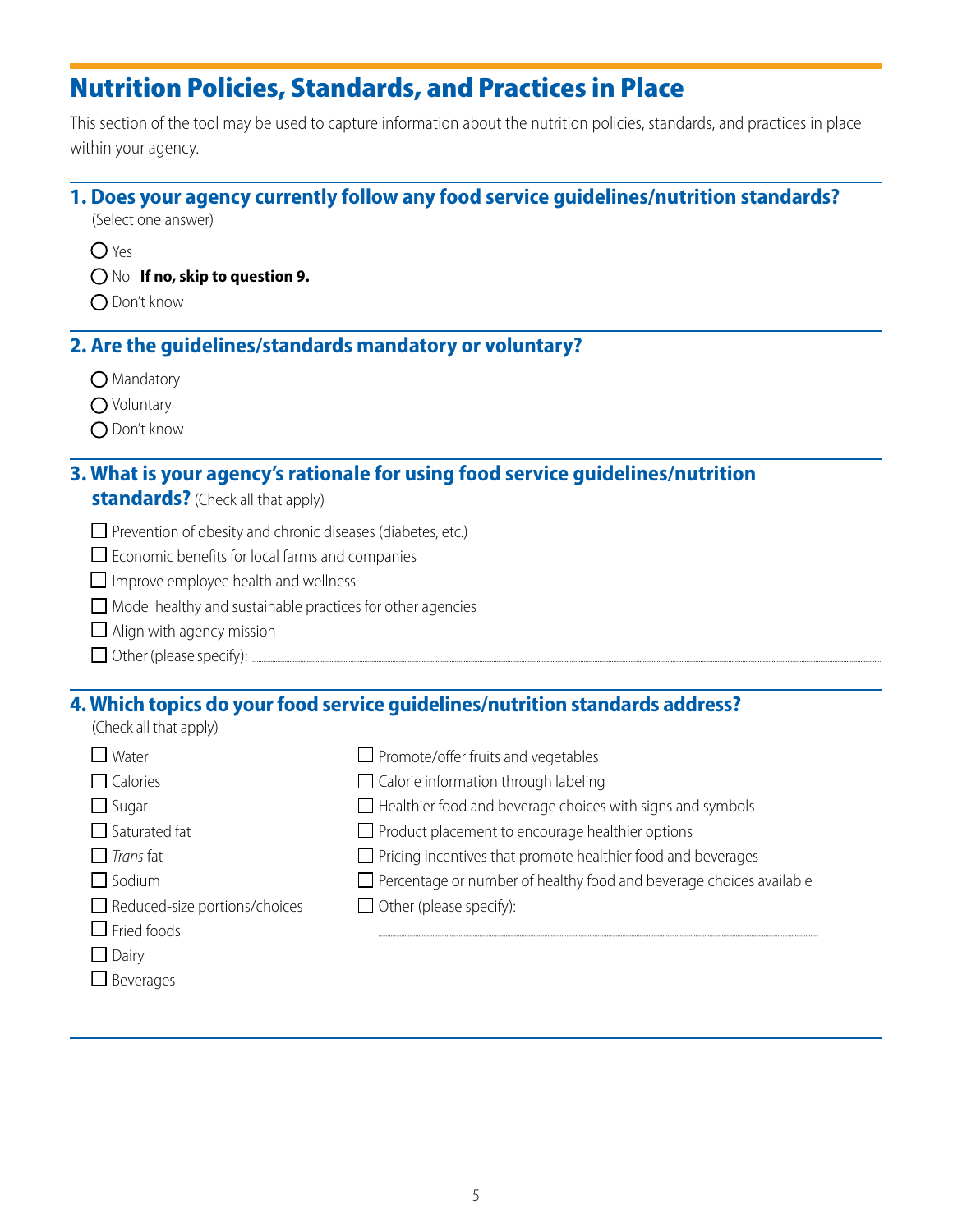| 5. What sustainability standards are addressed in your food service guidelines<br><b>or nutrition standards?</b> (Check all that apply) |
|-----------------------------------------------------------------------------------------------------------------------------------------|
| $\Box$ Participate in waste reduction, recycling, and composting programs                                                               |
| $\Box$ Promote and incentivize reusable beverages containers                                                                            |
| $\Box$ Use green cleaning and pest-control practices                                                                                    |
| $\Box$ Use compostable and bio-based trays, flatware, plates, and bowls                                                                 |
| $\Box$ Offer food that is organically, locally, or sustainably grown and labeled accordingly                                            |
| $\Box$ Offer certified sustainable, shade-grown, or bird-friendly coffee and tea                                                        |
| $\Box$ Offer free drinking water                                                                                                        |
|                                                                                                                                         |
| None                                                                                                                                    |

## **6. Does your agency include these food service guidelines/nutrition standards in a policy, permit, contract, or similar agreement increasing access to healthier food and beverage choices?** (Select one answer)

O Yes O No O Don't know

# **7. If yes, what type of food service venues does the policy, permit, contract, or**

**agreement target?** (Check all that apply)

| <b>Food Service Venues</b>                    |  | <b>Policy</b> Permit Contract | <b>Other</b><br>(Please Specify) |
|-----------------------------------------------|--|-------------------------------|----------------------------------|
| <b>Cafeterias</b>                             |  |                               |                                  |
| <b>Vending machines</b>                       |  |                               |                                  |
| Concession stands, snack bars, and/or carts   |  |                               |                                  |
| <b>Distributive meal program</b>              |  |                               |                                  |
| Meals served to institutionalized populations |  |                               |                                  |
| <b>Hospital patient meals</b>                 |  |                               |                                  |
| <b>Other</b>                                  |  |                               |                                  |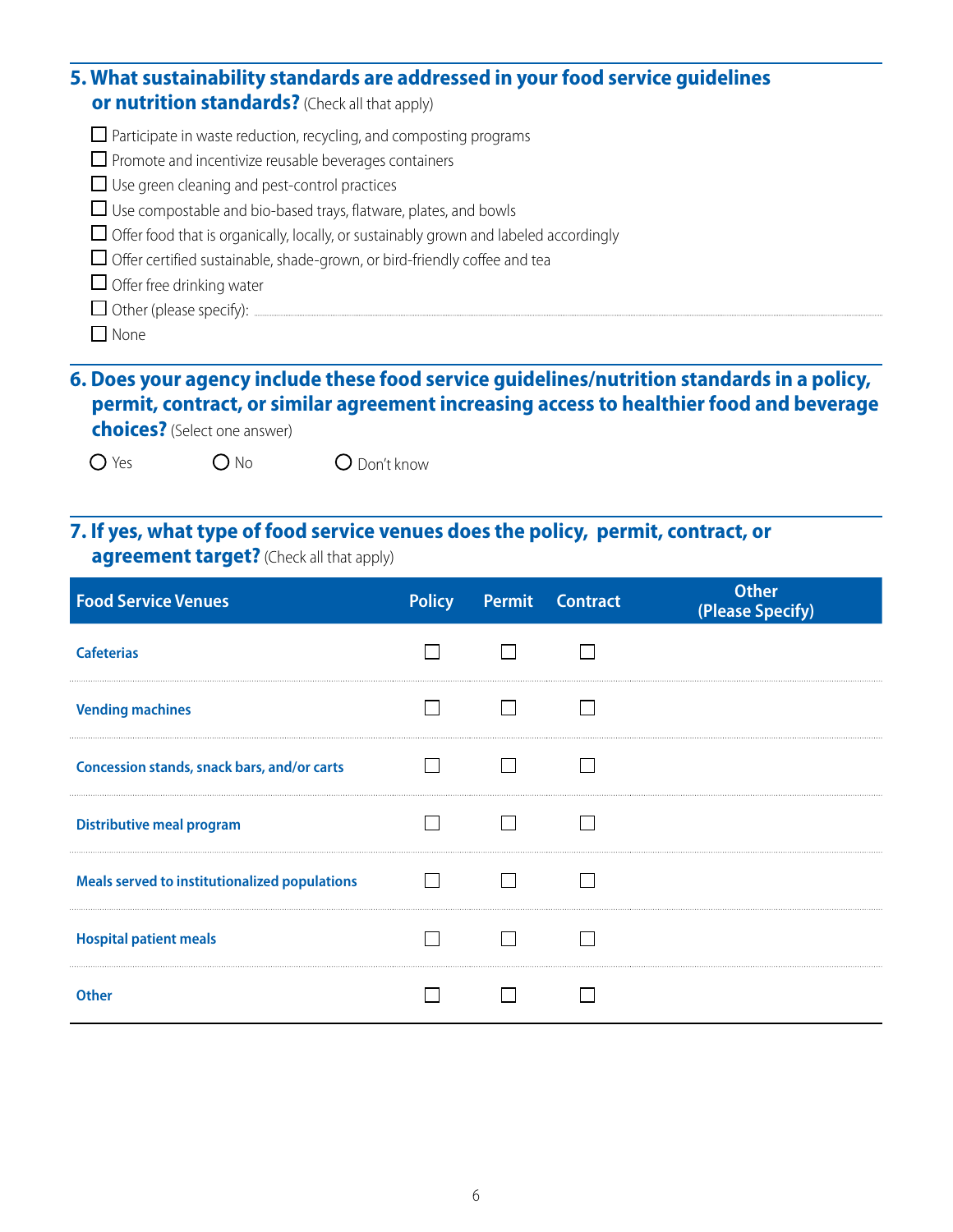| $O$ Yes<br>$O$ Don't know<br>$O$ No<br>9. Does your agency have food service guidelines/nutrition standards that make<br>healthier food and beverage choices available during meetings and conferences<br><b>where food is offered?</b> (Select one answer)<br>$\bigcirc$ Yes<br>$\bigcirc$ No<br>$\bigcirc$ Don't know<br><b>Authority</b><br>This section of the tool may be used to capture information about who in your agency has authority to make changes<br>related to foods sold or served in the agency.<br>1. What authority currently or potentially could set or determine the food service<br>guidelines/nutrition standards for this agency? (Check all that apply)<br>$\Box$ Federal, state, or local government<br>$\Box$ Contracting or procurement officer<br>$\Box$ Organizational policy<br>2. What is the process for adopting food service guidelines/nutrition standards and/or<br>changing current purchasing practices within your agency? (Answer in the space provided below)<br>3. Whose approval is needed to set or change food service guidelines/nutrition standards?<br>(Answer in the space provided below)<br>4. If your agency has adopted food service guidelines/nutrition standards does your<br>agency monitor compliance of these guidelines? (Select one answer)<br>$\bigcirc$ Yes<br>$\bigcap$ Don't know<br>$\bigcirc$ No |  | 8. Does your agency have food services operated by the Randolph-Sheppard Vending<br>Facility Program authorized by the Randolph-Sheppard Act? (Select one answer) |  |
|-------------------------------------------------------------------------------------------------------------------------------------------------------------------------------------------------------------------------------------------------------------------------------------------------------------------------------------------------------------------------------------------------------------------------------------------------------------------------------------------------------------------------------------------------------------------------------------------------------------------------------------------------------------------------------------------------------------------------------------------------------------------------------------------------------------------------------------------------------------------------------------------------------------------------------------------------------------------------------------------------------------------------------------------------------------------------------------------------------------------------------------------------------------------------------------------------------------------------------------------------------------------------------------------------------------------------------------------------------------------------|--|-------------------------------------------------------------------------------------------------------------------------------------------------------------------|--|
|                                                                                                                                                                                                                                                                                                                                                                                                                                                                                                                                                                                                                                                                                                                                                                                                                                                                                                                                                                                                                                                                                                                                                                                                                                                                                                                                                                         |  |                                                                                                                                                                   |  |
|                                                                                                                                                                                                                                                                                                                                                                                                                                                                                                                                                                                                                                                                                                                                                                                                                                                                                                                                                                                                                                                                                                                                                                                                                                                                                                                                                                         |  |                                                                                                                                                                   |  |
|                                                                                                                                                                                                                                                                                                                                                                                                                                                                                                                                                                                                                                                                                                                                                                                                                                                                                                                                                                                                                                                                                                                                                                                                                                                                                                                                                                         |  |                                                                                                                                                                   |  |
|                                                                                                                                                                                                                                                                                                                                                                                                                                                                                                                                                                                                                                                                                                                                                                                                                                                                                                                                                                                                                                                                                                                                                                                                                                                                                                                                                                         |  |                                                                                                                                                                   |  |
|                                                                                                                                                                                                                                                                                                                                                                                                                                                                                                                                                                                                                                                                                                                                                                                                                                                                                                                                                                                                                                                                                                                                                                                                                                                                                                                                                                         |  |                                                                                                                                                                   |  |
|                                                                                                                                                                                                                                                                                                                                                                                                                                                                                                                                                                                                                                                                                                                                                                                                                                                                                                                                                                                                                                                                                                                                                                                                                                                                                                                                                                         |  |                                                                                                                                                                   |  |
|                                                                                                                                                                                                                                                                                                                                                                                                                                                                                                                                                                                                                                                                                                                                                                                                                                                                                                                                                                                                                                                                                                                                                                                                                                                                                                                                                                         |  |                                                                                                                                                                   |  |
|                                                                                                                                                                                                                                                                                                                                                                                                                                                                                                                                                                                                                                                                                                                                                                                                                                                                                                                                                                                                                                                                                                                                                                                                                                                                                                                                                                         |  |                                                                                                                                                                   |  |
|                                                                                                                                                                                                                                                                                                                                                                                                                                                                                                                                                                                                                                                                                                                                                                                                                                                                                                                                                                                                                                                                                                                                                                                                                                                                                                                                                                         |  |                                                                                                                                                                   |  |
|                                                                                                                                                                                                                                                                                                                                                                                                                                                                                                                                                                                                                                                                                                                                                                                                                                                                                                                                                                                                                                                                                                                                                                                                                                                                                                                                                                         |  |                                                                                                                                                                   |  |
|                                                                                                                                                                                                                                                                                                                                                                                                                                                                                                                                                                                                                                                                                                                                                                                                                                                                                                                                                                                                                                                                                                                                                                                                                                                                                                                                                                         |  |                                                                                                                                                                   |  |
|                                                                                                                                                                                                                                                                                                                                                                                                                                                                                                                                                                                                                                                                                                                                                                                                                                                                                                                                                                                                                                                                                                                                                                                                                                                                                                                                                                         |  |                                                                                                                                                                   |  |
|                                                                                                                                                                                                                                                                                                                                                                                                                                                                                                                                                                                                                                                                                                                                                                                                                                                                                                                                                                                                                                                                                                                                                                                                                                                                                                                                                                         |  |                                                                                                                                                                   |  |
|                                                                                                                                                                                                                                                                                                                                                                                                                                                                                                                                                                                                                                                                                                                                                                                                                                                                                                                                                                                                                                                                                                                                                                                                                                                                                                                                                                         |  |                                                                                                                                                                   |  |
|                                                                                                                                                                                                                                                                                                                                                                                                                                                                                                                                                                                                                                                                                                                                                                                                                                                                                                                                                                                                                                                                                                                                                                                                                                                                                                                                                                         |  |                                                                                                                                                                   |  |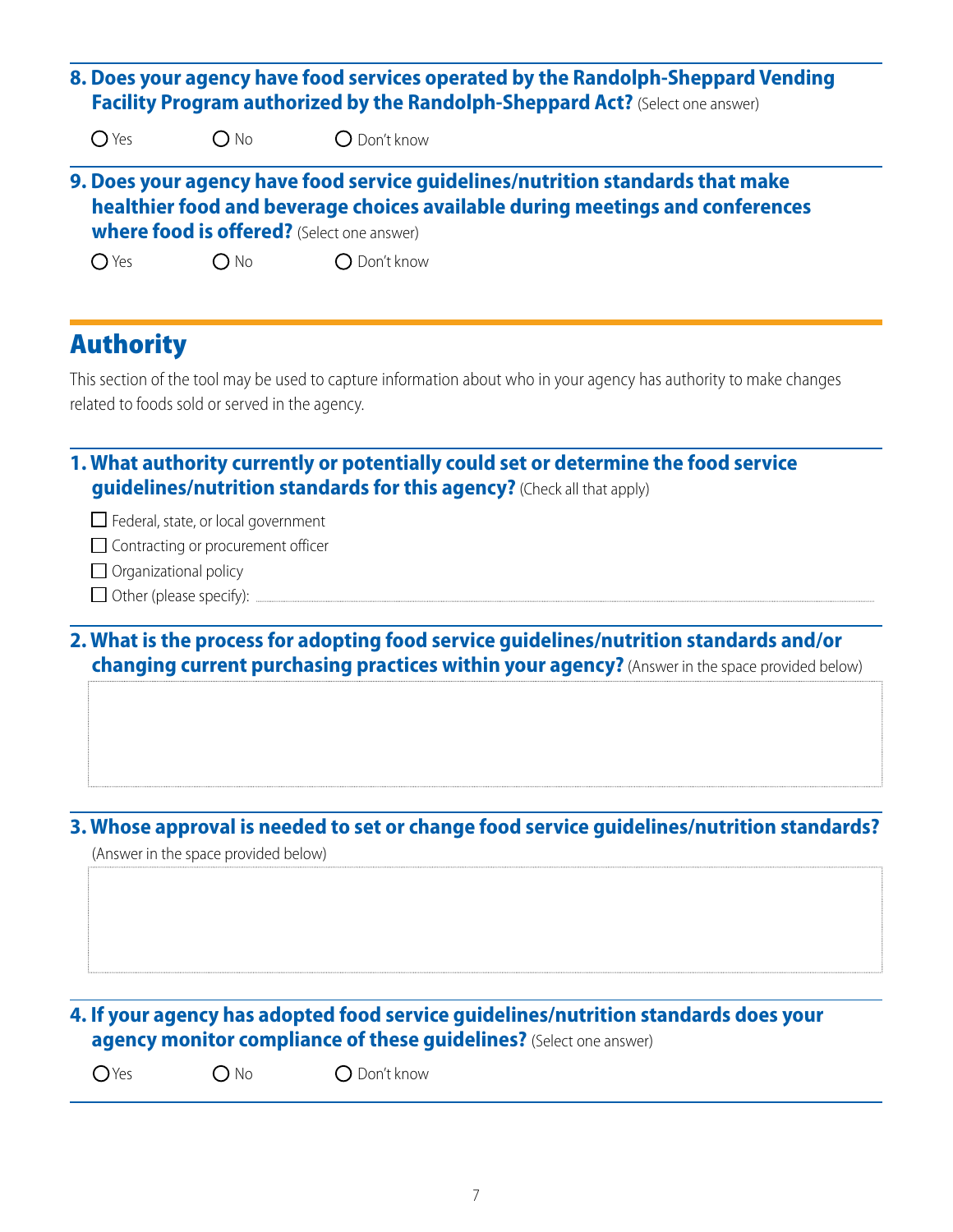#### **5. If yes, how do you monitor compliance with the food service guidelines/nutrition standards? Is there a designated person or agency that is responsible for monitoring?**

(Answer in the space provided below)

# Contracting Process

This section of the tool may be used to capture information about the contracting process related to food service within your agency. Complete this section if you currently have food service related contracts/permits.

#### **1. How does your agency make food service agreements?** (Check all that apply)

| □ Contract    |  |
|---------------|--|
| $\Box$ Permit |  |

Other (specify):

#### **2. Please indicate the date when each food service agreement at your agency will be renewed:**

| Please include length of contracts (i.e., 1 year, 10 years, etc.). |
|--------------------------------------------------------------------|
|                                                                    |
|                                                                    |
|                                                                    |
|                                                                    |
|                                                                    |
|                                                                    |
|                                                                    |

#### **3. Are any of the following options available in your agency for current contracts before their expiration?** (Check all that apply)

- $\Box$  Current contract(s) can be amended to include food service quidelines
- $\Box$  Contractor(s) can/will voluntarily use food service quidelines
- $\Box$  No change possible
- Other (please specify):

## **4. Do your agency's contracts contain specific language on food service guidelines/ nutrition standards?** (Select one answer)

 $O$  Yes  $O$  No  $O$  Don't know

# **5. Does your agency include sales reporting of food items in your contracts?**

(Select one answer)

 $\bigcap$  Yes  $\bigcap$  No  $\bigcap$  Don't know